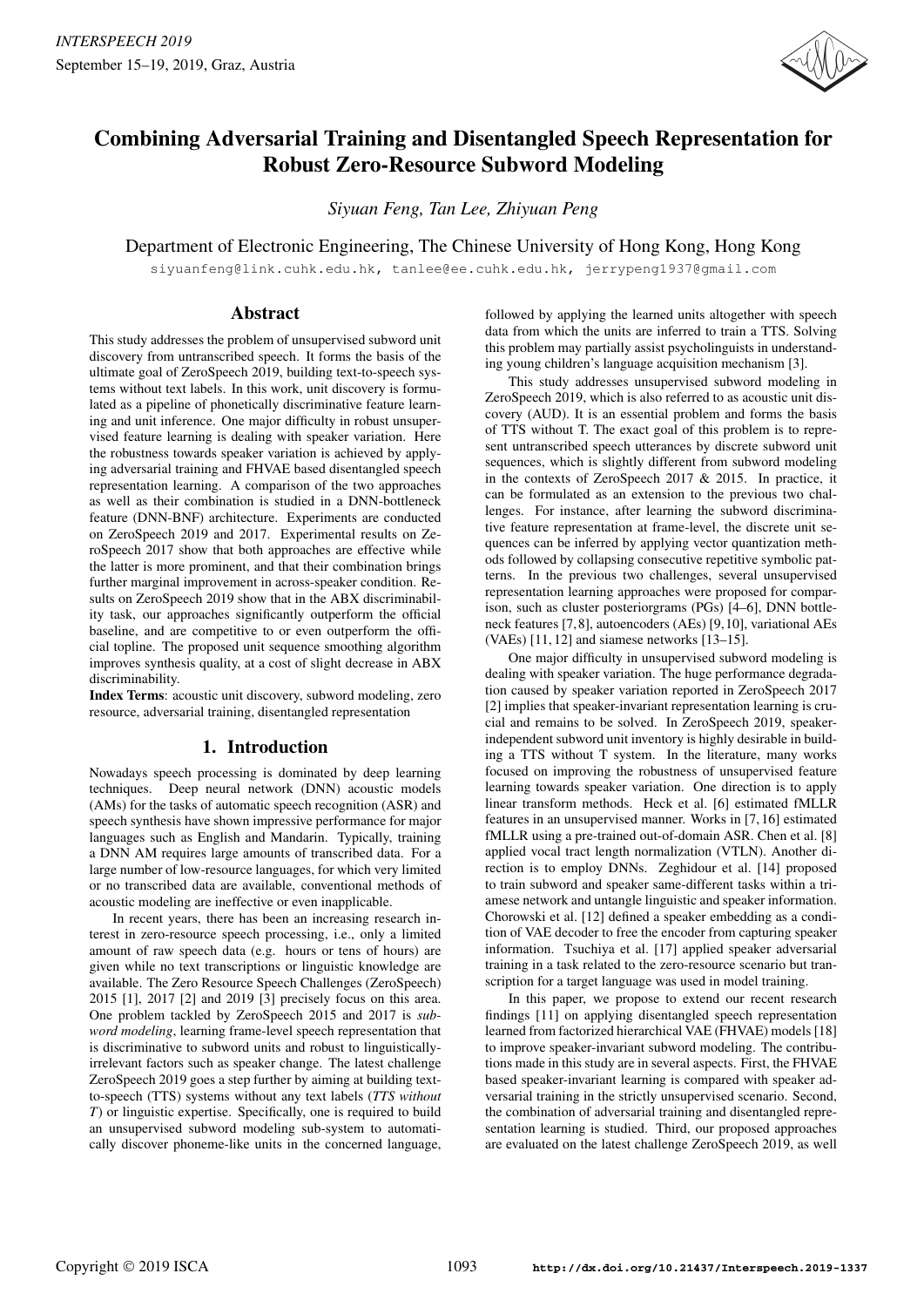

Figure 1: *General framework of our proposed approaches*

as on ZeroSpeech 2017 for completeness. To our best knowledge, direct comparison of the two approaches and their combination has not been studied before.

## 2. System description

#### 2.1. General framework

The general framework of our proposed approaches is illustrated in Figure 1. Given untranscribed speech data, the first step is to learn speaker-invariant features to support frame labeling. The FHVAE model [18] is adopted for this purpose. FHVAEs disentangle linguistic content and speaker information encoded in speech into different latent representations. Compared with raw MFCC features, FHVAE reconstructed features conditioned on latent linguistic representation are expected to keep linguistic content unchanged and are more speaker-invariant. Details of the FHVAE structure and feature reconstruction methods are described in Section 2.2.

The reconstructed features are fed as inputs to Dirichlet process Gaussian mixture model (DPGMM) [19] for frame clustering, as was done in [4]. The frame-level cluster labels are regarded as pseudo phone labels to support supervised DNN training. Motivated by successful applications of adversarial training [20] in a wide range of domain invariant learning tasks [21–24], this work proposes to add an auxiliary adversarial speaker classification task to explicitly target speaker-invariant feature learning. After speaker adversarial multi-task learning (AMTL) DNN training, softmax PG representation from pseudo phone classification task is used to infer subword unit sequences. The resultant unit sequences are regarded as pseudo transcriptions for subsequent TTS training.

#### 2.2. Speaker-invariant feature learning by FHVAEs

The FHVAE model formulates the generation process of sequential data by imposing sequence-dependent and sequenceindependent priors to different latent variables [18]. It consists of an inference model  $\phi$  and a generation model  $\theta$ . Let  $\mathcal{D} = \{ \boldsymbol{X}^i \}_{i=1}^M$  denote a speech dataset with M sequences. Each  $X^i$  contains  $N^i$  speech segments  $\{x^{(i,n)}\}_{n=1}^{N^i}$ , where  $x^{(i,n)}$  is composed of fixed-length consecutive frames. The FHVAE model generates a sequence  $X$  from a random process as follows: (1) An *s-vector*  $\mu_2$  is drawn from a prior distribution  $p_\theta(\mu_2) = \mathcal{N}(0, \sigma_{\mu_2}^2 I)$ ; (2) Latent segment variables  $z_1^n$ and latent sequence variables  $z_2^n$  are drawn from  $p_\theta(z_1^n) =$  $\mathcal{N}(\mathbf{0}, \sigma_{\mathbf{z}_1}^2 \mathbf{I})$  and  $p_\theta(\mathbf{z}_2^n | \mu_2) = \mathcal{N}(\mu_2, \sigma_{\mathbf{z}_2}^2 \mathbf{I})$  respectively; (3) Speech segment  $x^n$  is drawn from  $p_\theta(x^n|z_1^n, z_2^n)$  $\mathcal{N}(f_{\mu_{\bm{x}}}(\bm{z_1^n},\bm{z_2^n}), diag(f_{\bm{\sigma^2_{\bm{x}}}}(\bm{z_1^n},\bm{z_2^n})).$  Here  $\mathcal N$  denotes standard normal distribution,  $f_{\mu_{\mathcal{D}}}( \cdot, \cdot)$  and  $f_{\sigma_{\mathcal{D}}^2}( \cdot, \cdot)$  are parameterized by DNNs. The joint probability for  $\mathbf{\vec{X}}$  is formulated as,

$$
p_{\theta}(\boldsymbol{\mu_2}) \prod_{n=1}^{N} p_{\theta}(\boldsymbol{z_1^n}) p_{\theta}(\boldsymbol{z_2^n}|\boldsymbol{\mu_2}) p_{\theta}(\boldsymbol{x^n}|\boldsymbol{z_1^n}, \boldsymbol{z_2^n}). \qquad (1)
$$

Since the exact posterior inference is intractable, the FH-

VAE introduces an inference model  $q_{\phi}$  to approximate the true posterior,

$$
q_{\phi}(\boldsymbol{\mu_2}) \prod_{n=1}^N q_{\phi}(\boldsymbol{z_2^n}|\boldsymbol{x^n}) q_{\phi}(\boldsymbol{z_1^n}|\boldsymbol{x^n}, \boldsymbol{z_2^n}). \tag{2}
$$

Here  $q_{\phi}(\mu_2), q_{\phi}(z_2^n|x^n)$  and  $q_{\phi}(z_1^n|x^n, z_2^n)$  are all diagonal Gaussian distributions. The mean and variance values of  $q_{\phi}(z_2^n|x^n)$  and  $q_{\phi}(z_1^n|x^n,z_2^n)$  are parameterized by two DNNs. For  $q_{\phi}(\mu_2)$ , during FHVAE training, a trainable lookup table containing posterior mean of  $\mu_2$  for each sequence is updated. During testing, maximum a posteriori (MAP) estimation is used to infer  $\mu_2$  for unseen test sequences. FHVAEs optimize the discriminative segmental variational lower bound which was defined in [18]. It contains a discriminative objective to prevent  $z<sub>2</sub>$  from being the same for all utterances.

After FHVAE training,  $z_1$  encodes segment-level factors e.g. linguistic information, while  $z_2$  encodes sequence-level factors that are relatively consistent within an utterance. By concatenating training utterances of the same speaker into a single sequence for FHVAE training, the learned  $\mu_2$  is expected to be discriminative to speaker identity. This work considers applying *s-vector unification* [11] to generate reconstructed feature representation that keeps linguistic content unchanged and is more speaker-invariant than the original representation. Specifically, a representative speaker with his/her s-vector (denoted as  $\mu_2^*$ ) is chosen from the dataset. Next, for each speech segment  $x^{(i,n)}$  of an arbitrary speaker i, its corresponding latent sequence variable  $z_2^{(i,n)}$  inferred from  $x^{(i,n)}$  is transformed to  $\hat{z}_2^{(i,n)}=z_2^{(i,n)}-\mu_2^i+\mu_2^*$ , where  $\mu_2^i$  denotes the s-vector of speaker  $i$ . Finally the FHVAE decoder reconstructs speech segment  $\hat{x}^{(i,n)}$  conditioned on  $z_1^{(i,n)}$  and  $\hat{z}_2^{(i,n)}$ . The features  $\{\hat{x}^{(i,n)}\}$  form our desired speaker-invariant representation.

#### 2.3. Speaker adversarial multi-task learning

Speaker adversarial multi-task learning (AMTL) simultaneously trains a subword classification network  $(M_n)$ , a speaker classification network  $(M_s)$  and a shared-hidden-layer feature extractor  $(M_h)$ , where  $M_p$  and  $M_s$  are set on top of  $M_h$ , as illustrated in Figure 1. In AMTL, the error is reversely propagated from  $M_s$  to  $M_h$  such that the output layer of  $M_h$  is forced to learn speaker-invariant features so as to confuse  $M_s$ , while  $M_s$  tries to correctly classify outputs of  $M_h$  into their corresponding speakers. At the same time,  $M_p$  learns to predict the correct DPGMM labels of input features, and back-propagate errors to  $M_h$  in a usual way.

Let  $\theta_p$ ,  $\theta_s$  and  $\theta_h$  denote the network parameters of  $M_p$ ,  $M_s$ and  $M_h$ , respectively. With the stochastic gradient descent (SGD) algorithm, these parameters are updated as,

$$
\theta_p \leftarrow \theta_p - \delta \frac{\partial \mathcal{L}_p}{\partial \theta_p}, \theta_s \leftarrow \theta_s - \delta \frac{\partial \mathcal{L}_s}{\partial \theta_s},\tag{3}
$$

$$
\theta_h \leftarrow \theta_h - \delta \left[ \frac{\partial \mathcal{L}_p}{\partial \theta_h} - \lambda \frac{\partial \mathcal{L}_s}{\partial \theta_h} \right],\tag{4}
$$

where  $\delta$  is the learning rate,  $\lambda$  is the adversarial weight,  $\mathcal{L}_p$ and  $\mathcal{L}_s$  are the loss values of subword and speaker classification tasks respectively, both in terms of cross-entropy. To implement Eqt. (4), a gradient reversal layer (GRL) [20] was designed to connect  $M_h$  and  $M_s$ . The GRL acts as identity transform during forward-propagation and changes the sign of loss during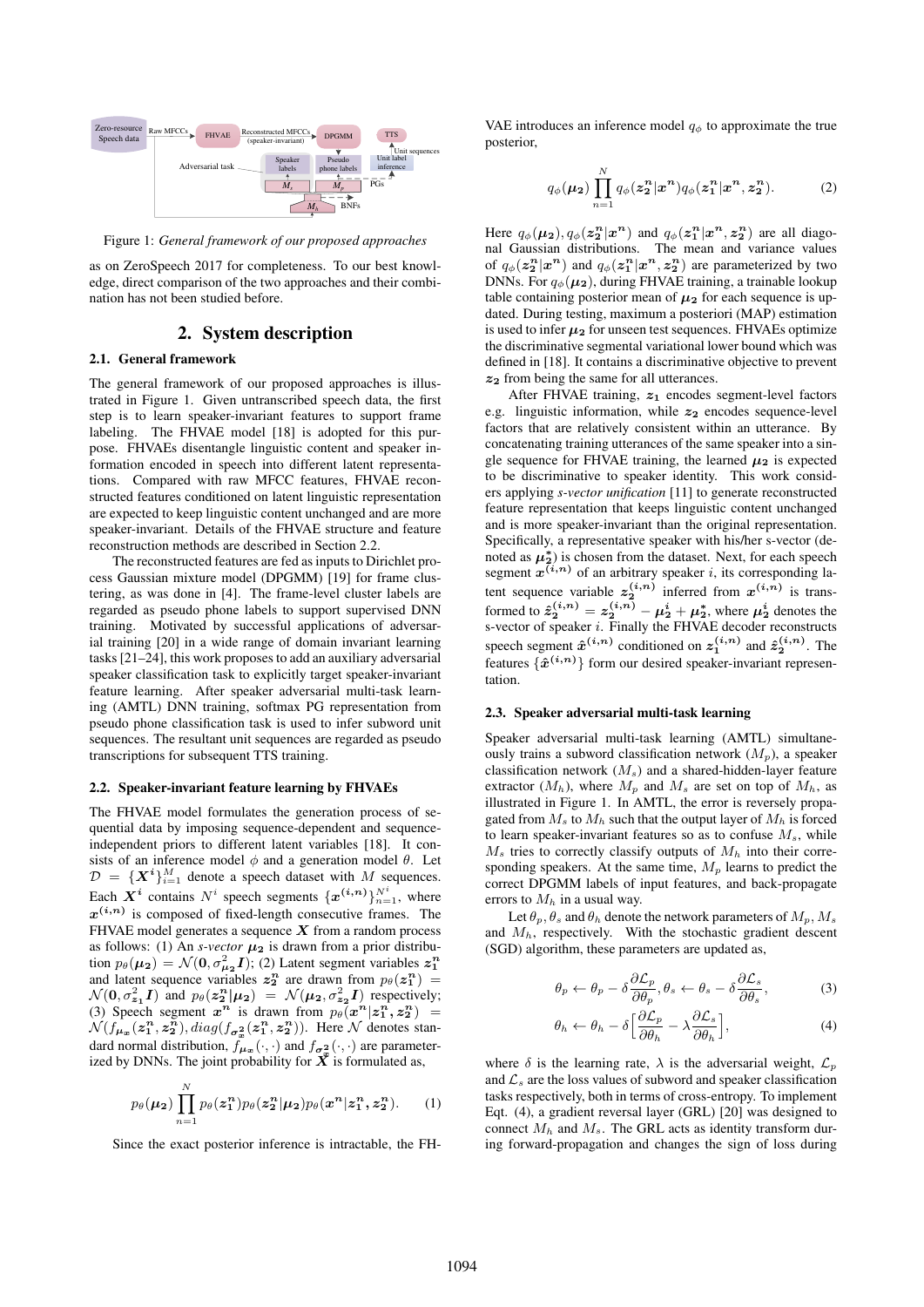back-propagation. After training, the output of  $M_h$  is speakerinvariant and subword discriminative bottleneck feature (BNF) representation of input speech. Besides, the softmax output representation of  $M_p$  is believed to carry less speaker information than that without performing speaker adversarial training.

#### 2.4. Subword unit inference and smoothing

Subword unit sequences for the concerned untranscribed speech utterances are inferred from softmax PG representation of  $M_p$ in the speaker AMTL DNN. For each input frame to the DNN, the DPGMM label with the highest probability in PG representation is regarded as the subword unit assigned to this frame. These frame-level unit labels are further processed by collapsing consecutive repetitive labels to form pseudo transcriptions.

We observed non-smoothness in the inferred unit sequences by using the above methods, i.e., frame-level unit labels that are isolated without temporal repetition. Considering that groundtruth phonemes generally span at least several frames, these non-smooth labels are unwanted. This work proposes an empirical method to filter out part of the non-smooth unit labels, which is summarized in Algorithm 1.

| <b>Algorithm 1:</b> Unit sequence smoothing                                               |
|-------------------------------------------------------------------------------------------|
| <b>Input:</b> Frame-level unit labels $S = \{s_1, \ldots, s_N\}$                          |
| <b>Output:</b> Pseudo transcription $T = \{t_1, \ldots, t_L\}$                            |
| $\mathbf{1} \ \mathbf{B} \leftarrow \{b_1, \ldots, b_N\}$ , where $b_1 \leftarrow true$ , |
| $b_i \leftarrow \text{bool}(s_i \neq s_{i-1})$ for $2 \leq j \leq N$ ;                    |
| 2 while $5 \leq i \leq N$ do                                                              |
| <b>if</b> $(b_{i-4} = true)$ and $(b_{i-3} = true)$ and $(b_{i-2} =$<br>3 <sup>1</sup>    |
| <i>true</i> ) $and(b_{i-1} + b_i = true)$ <b>then</b>                                     |
| 4   $b_{i-4} \leftarrow false; i \leftarrow i+1;$                                         |
| $\overline{\mathbf{5}}$<br>end                                                            |
| end<br>6                                                                                  |
| 7 $T \leftarrow S[\text{find}(B[\cdot] = true)];$                                         |

## 3. ZeroSpeech 2017 experiments

## 3.1. Dataset and evaluation metric

ZeroSpeech 2017 development dataset consists of three languages, i.e. English, French and Mandarin. Speaker information for training sets are given while unknown for test sets. The durations of training sets are 45, 24 and 2.5 hours respectively. Detailed information of the dataset can be found in [2].

The evaluation metric is ABX subword discriminability. Basically, it is to decide whether  $X$  belongs to  $x$  or  $y$  if  $A$  belongs to  $x$  and  $B$  belongs to  $y$ , where  $A, B$  and  $X$  are speech segments,  $x$  and  $y$  are two phonemes that differ in the central sound (e.g., "beg"-"bag"). Each pair of A and B is spoken by the same speaker. Depending on whether  $X$  and  $A(B)$  are spoken by the same speaker, ABX error rates for *across-/withinspeaker* are evaluated separately.

## 3.2. System setup

The FHVAE model is trained with merged training sets of all three target languages. Input features are fixed-length speech segments of 10 frames. Each frame is represented by a 13 dimensional MFCC with cepstral mean normalization (CMN) at speaker level. During training, speech utterances spoken by the same speaker are concatenated to a single training sequence. During the inference of hidden variables  $z_1$  and  $z_2$ , input segments are shifted by 1 frame. To match the length of latent variables with original features, the first and last frame are padded.



Figure 2: *Average ABX error rates on BNF over* 3 *languages*

To generate speaker-invariant reconstructed MFCCs using the s-vector unification method, a representative speaker is selected from training sets. In this work the English speaker "s4018" is chosen. The encoder and decoder networks of the FHVAE are both 2-layer LSTM with 256 neurons per layer. Latent variable dimensions for  $z_1$  and  $z_2$  are 32. FHVAE training is implemented by using an open-source tool [18].

The FHVAE based speaker-invariant MFCC features with  $\Delta$  and  $\Delta\Delta$  are fed as inputs to DPGMM clustering. Training data for the three languages are clustered separately. The numbers of clustering iterations for English, French and Mandarin are 80, 80 and 1400. After clustering, the numbers of clusters are 591, 526 and 314. The obtained frame labels support multilingual DNN training. DNN input features are MFCC+CMVN. The layer-wise structure of  $M_h$  is  $\{1024 \times 5, 40\}$ . Nonlinear function is sigmoid, except the linear BN layer.  $M_s$  contains 3 sub-networks, one for each language. The sub-network contains a GRL, a feed-forward layer (FFL) and a softmax layer. The GRL and FFL are 1024-dimensional.  $M_n$  also contains 3 sub-networks, each having a 1024-dimensional FFL and a softmax layer. During AMTL DNN training, the learning rate starts from  $8 \cdot 10^{-3}$  to  $8 \cdot 10^{-4}$  with exponential decay. The number of epochs is 5. Speaker adversarial weight  $\lambda$  ranges from 0 to 0.1. After training, BNFs extracted from  $M_h$  are evaluated by the ABX task. DNN is implemented using Kaldi [25] nnet3 recipe. DPGMM is implemented using tools developed by [19].

DPGMM clustering towards raw MFCC features is also implemented to generate alternative DPGMM labels for comparison. In this case, the numbers of clustering iterations for the three languages are 120, 200 and 3000. The numbers of clusters are 1118, 1345 and 596. The DNN structure and training procedure are the same as mentioned above.

#### 3.3. Experimental results

Average ABX error rates on BNFs over three target languages with different values of  $\lambda$  are shown in Figure 2. In this Figure,  $\lambda = 0$  denotes that speaker adversarial training is not applied. From the dashed (blue) lines, it can be observed that speaker adversarial training could reduce ABX error rates in both across- and within-speaker conditions, with absolute reductions of 0.28% and 0.23% respectively. The amount of improvement is in accordance with the findings reported in [17], despite that [17] exploited English transcriptions during training. The dash-dotted (red) lines show that when DPGMM labels generated by reconstructed MFCCs are employed in DNN training, the positive impact of speaker adversarial training in across-speaker condition is relatively limited. Besides, negative impact is observed in within-speaker condition. From Figure 2, it can be concluded that for the purpose of improving the robustness of subword modeling towards speaker variation, frame labeling based on disentangled speech representation learning is more prominent than speaker adversarial training.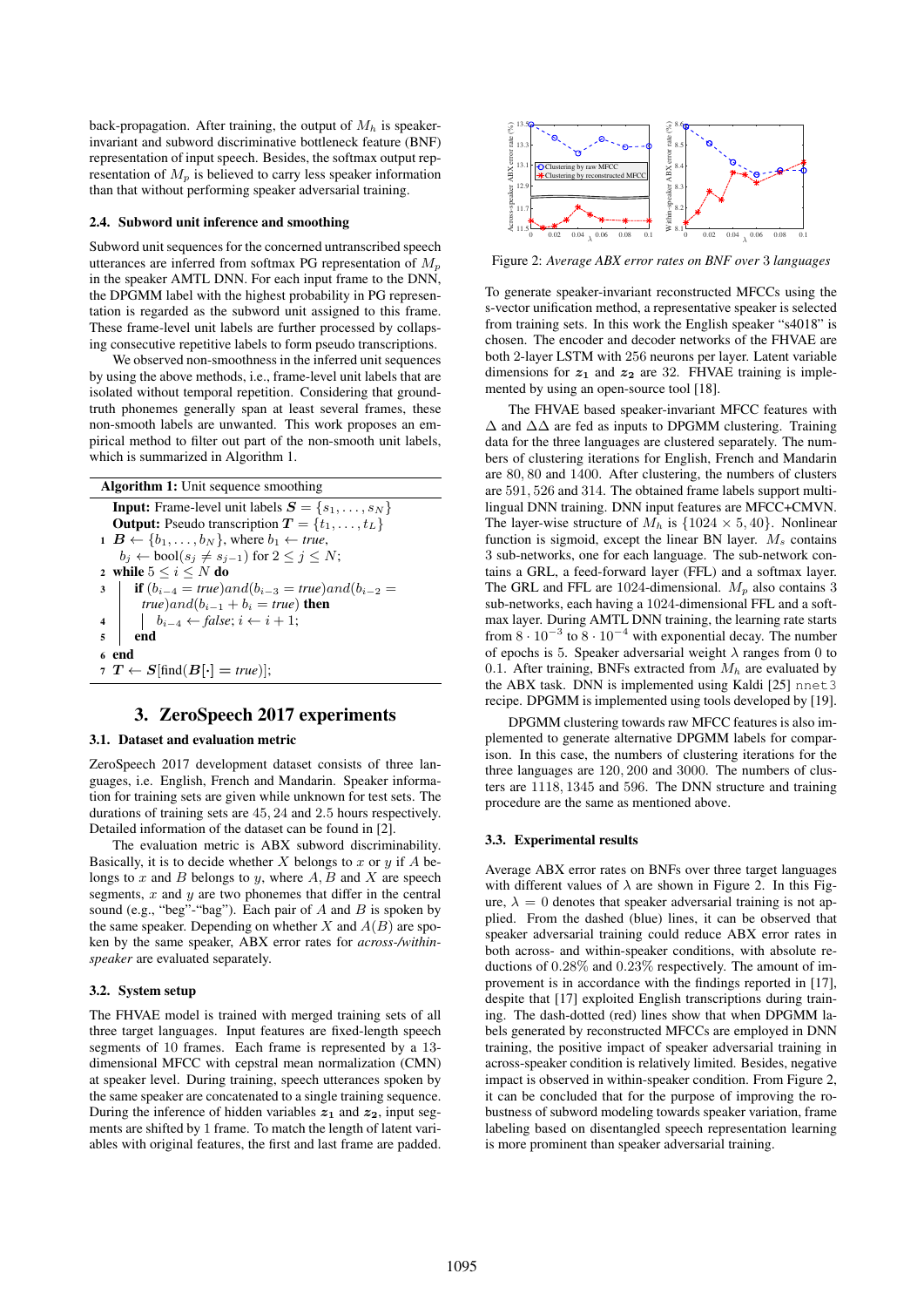# 4. ZeroSpeech 2019 experiments

## 4.1. Dataset and evaluation metrics

ZeroSpeech 2019 [3] provides untranscribed speech data for two languages. English is used for development while the surprise language (Indonesian) [26, 27] is used for test only. Each language pack consists of training and test sets. The training set consists of a unit discovery dataset for building unsupervised subword models, and a voice dataset for training the TTS system. Details of ZeroSpeech 2019 datasets are listed in Table 1.

Table 1: *ZeroSpeech 2019 datasets*

|          |               |                         | English<br>Duration #speakers | Surprise<br>Duration #speakers |     |  |
|----------|---------------|-------------------------|-------------------------------|--------------------------------|-----|--|
|          |               |                         |                               |                                |     |  |
| Training | Unit<br>Voice | $15.5$ hrs<br>$4.5$ hrs | 100                           | $15$ hrs<br>$1.5$ hrs          | 112 |  |
| Test     |               | 0.5 <sub>hr</sub>       | 24                            | 0.5 <sub>hr</sub>              | 15  |  |

There are two categories of evaluation metrics in ZeroSpeech 2019. The metrics for text embeddings, e.g. subword unit sequences, BNFs and PGs, are ABX discriminability and bitrate. Bitrate is defined as the amount of information provided in the inferred unit sequences. The metrics for synthesized speech waveforms are character error rate (CER), speaker similarity (SS, 1 to 5, larger is better) and mean opinion score (MOS, 1 to 5, larger is better), all evaluated by native speakers.

#### 4.2. System setup

FHVAE model training and speaker-invariant MFCC reconstruction are performed following the configurations in ZeroSpeech 2017. The unit dataset is used for training. During MFCC reconstruction, a male speaker for each of the two languages is randomly selected as the representative speaker for s-vector unification. Our recent research findings [11] showed that male speakers are more suitable than females in generating speaker-invariant features. The IDs of the selected speakers are "S015" and "S002" in English and Surprise respectively. In DPGMM clustering, the numbers of clustering iterations are both 320. Input features are reconstructed MFCCs+∆+∆∆. After clustering, the numbers of clusters are 518 and 693. The speaker AMTL DNN structure and training procedure follow configurations in ZeroSpeech 2017. One difference is the placement of adversarial sub-network  $M_s$ . Here  $M_s$  is put on top of the FFL in  $M_p$  instead of on top of  $M_h$ . Besides, the DNN is trained in a monolingual manner. After DNN training, PGs for voice and test sets are extracted. BNFs for test set are also extracted. Adversarial weights  $\lambda$  ranging from 0 to 0.12 with a step size of 0.02 are evaluated on English test set.

The TTS model is trained with voice dataset and their subword unit sequences inferred from PGs. TTS training is implemented using tools [28] in the same way as in the baseline. The trained TTS synthesizes speech waveforms according to unit sequences inferred from test speech utterances. Algorithm 1 is applied to voice set and optionally applied to test set.

#### 4.3. Experimental results

ABX error rates on subword unit sequences, PGs and BNFs with different values of  $\lambda$  evaluated on English test set are shown in Figure 3. Algorithm 1 is not applied at this stage. It is observed that speaker adversarial training could achieve 0.49% and 0.30% absolute error rate reductions on PG and BNF representations. The unit sequence representation does not benefit from adversarial training. Therefore, the optimal  $\lambda$  for unit sequences is 0. The performance gap between frame-level PGs



Figure 3: *ABX error rates on unit sequence, PG and BNF with different adversarial weights evaluated on English test set*

Table 2: *Comparison of baseline, topline and our submission*

|              | English |         |            |            | Surprise |       |         |            |            |      |
|--------------|---------|---------|------------|------------|----------|-------|---------|------------|------------|------|
|              | ABX     | Bitrate | <b>MOS</b> | <b>CER</b> | SS       | ABX   | Bitrate | <b>MOS</b> | <b>CER</b> | SS   |
| Baseline [3] | 35.63   | 71.98   | 2.50       | 0.75       | 2.97     | 27.46 | 74.55   | 2.07       | 0.62       | 3.41 |
| Topline [3]  | 29.85   | 37.73   | 2.77       | 0.44       | 2.99     | 16.09 | 35.20   | 3.92       | 0.28       | 3.95 |
| Unit         | 21.00   | 413.2   | 1.56       | 0.84       | 2.18     | 10.64 | 470.2   | 1.28       | 0.74       | 2.01 |
| $Unit+SM$    | 25.03   | 320.0   | 1.78       | 0.76       | 2.33     | 16.87 | 299.2   | 1.67       | 0.66       | 2.60 |
| PG           | 13.82   | 1733    | -          | -          | -        | 7.49  | 1373    | -          | -          |      |
| <b>BNF</b>   | 13.33   | 1733    | $\equiv$   | -          | -        | 6.52  | 1373    | -          | -          |      |

and unit sequences measures the phoneme discriminability distortion caused by the unit inference procedure in this work.

We fix  $\lambda = 0$  to train the TTS model, and synthesize test speech waveforms using the trained TTS. Experimental results of our submission systems are summarized in Table 2. In this Table, "+SM" denotes applying sequence smoothing towards test set unit labels. Compared with the official baseline, our proposed approaches could significantly improve unit quality in terms of ABX discriminability. Our system without applying SM achieves 14.6% and 16.8% absolute error rate reductions in English and Surprise sets. If SM is applied, while the ABX error rate increases, improvements in all the other evaluation metrics are observed. This implies that for the goal of speech synthesis, there is a trade off between quality and quantity of the learned subword units. Besides, our ABX performance is competitive to, or even better than the supervised topline.

Our systems do not outperform baseline in terms of synthesis quality. One possible explanation is that our learned subword units are much more fine-grained than those in the baseline AUD, making the baseline TTS less suitable for our AUD system. In the future, we plan to investigate on alternative TTS models to take full advantage of our learned subword units.

## 5. Conclusions

This study tackles robust unsupervised subword modeling in the zero-resource scenario. The robustness towards speaker variation is achieved by combining speaker adversarial training and FHVAE based disentangled speech representation learning. Our proposed approaches are evaluated on ZeroSpeech 2019 and ZeroSpeech 2017. Experimental results on ZeroSpeech 2017 show that both approaches are effective while the latter is more prominent, and that their combination brings further marginal improvement in across-speaker condition. Results on ZeroSpeech 2019 show that our approaches achieve significant ABX error rate reduction to the baseline system. The proposed unit sequence smoothing algorithm improves synthesis quality, at a cost of slight decrease in ABX discriminability.

## 6. Acknowledgements

This research is partially supported by the Major Program of National Social Science Fund of China (Ref:13&ZD189), a GRF project grant (Ref: CUHK 14227216) from Hong Kong Research Grants Council and a direct grant from CUHK Research Committee.